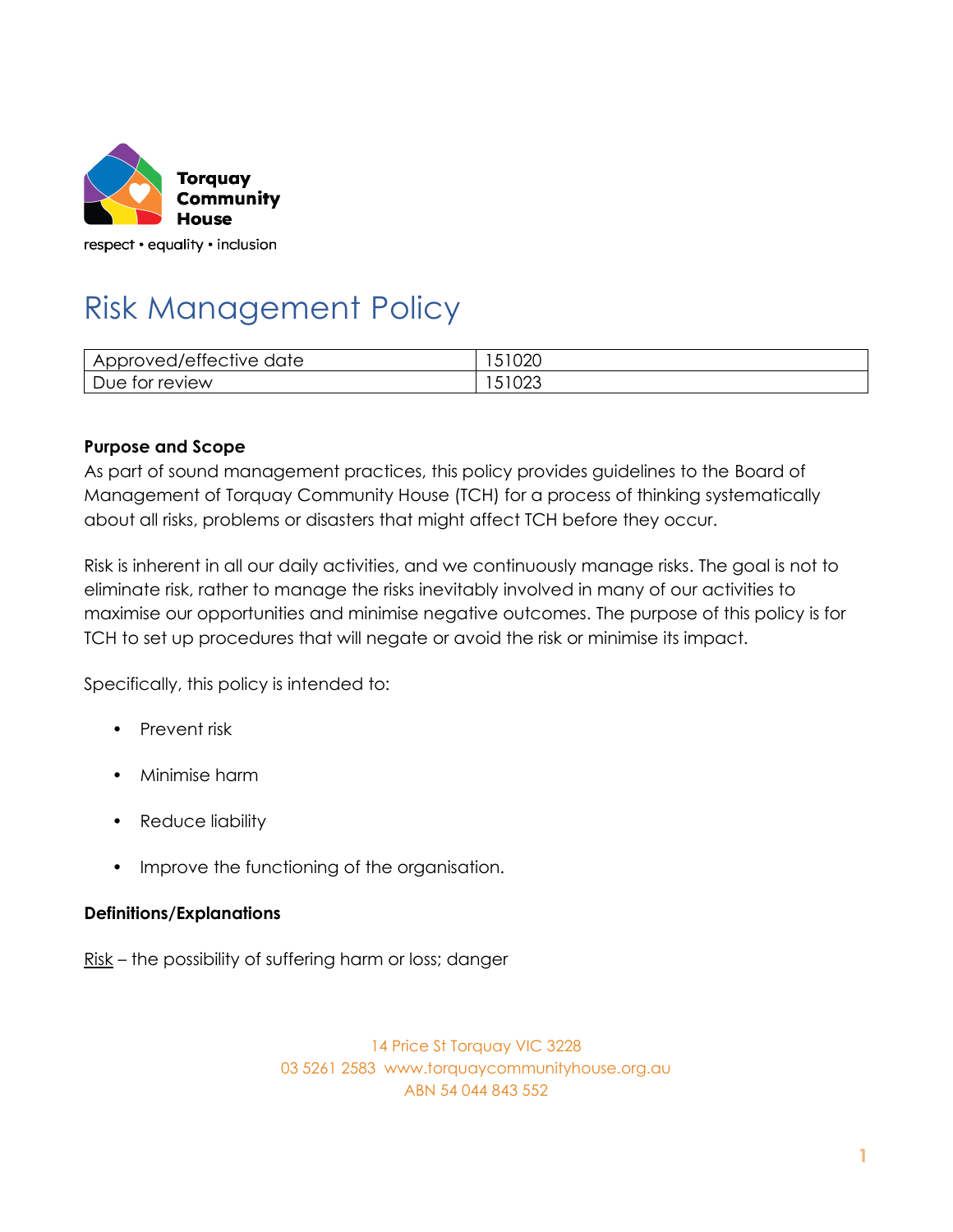Risk Management – the process of identification of potential negative events and development of plans to mitigate or minimise the likelihood of the negative event and/or the consequences in the event it does occur.

Monitor – continual assessment of what has been implemented using documented procedures.

Review – continual assessment of the effectiveness and environment. Included in continuous improvement cycle.

## **Background**

Risk management is not simply a tool to cover a single area of operation but a total approach to the protection of the organisation's assets, earnings, personnel and liabilities, against known and unknown losses in a cost-effective manner.

There are always risks associated with running any community organisation, but the identification and management of these possible risks, and striving to balance the possibly negative consequences of risk against the potential benefits of a proposed activity is an essential component of sound management.

TCH considers risk management to be a crucial element in ensuring the long-term viability of the organisation.

Compliance with the requirements of the relevant legislation, regulations and codes of practice such as Associations Incorporation Act, Privacy Act, Child Care Act, ATO Legislation, Occupations Health, Welfare and Safety, Equal Employment, Industrial Awards is considered as the minimum standard to prevent loss or harm.

The Board, staff and volunteers have a responsibility to make themselves aware of situations where someone or something might be at risk of harm or loss. They must then take reasonable action to remove or reduce those risks. Reasonable action will be that which is acceptable, average, fair, honest, proper and would be considered reasonable for a similar organisation to take, considering the nature and severity of the risk of harm or loss, knowledge of severity of the harm or loss, knowledge of solutions, availability of solutions, legal requirements and cost of solutions.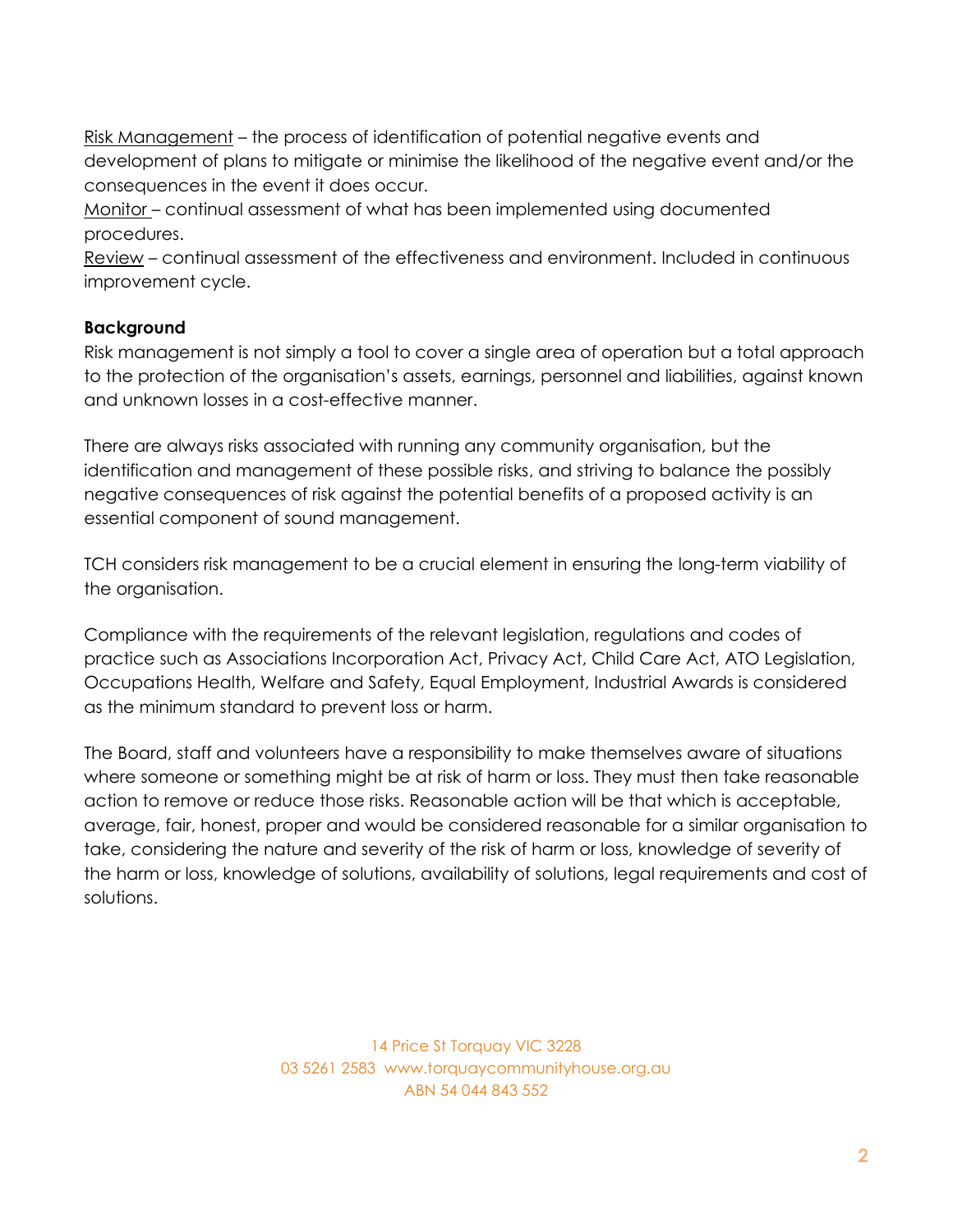# **Policy**

TCH will prevent risk, minimise harm, reduce liability and improve the functioning of the organisation by adopting a planned and systematic approach to the management of risk and providing the resources where reasonable for its successful implementation and continuous improvement.

TCH will categorise risk under the subheadings of Physical Risk, Financial Risk, Governance Risk, Human Resources, Information Technology and Environmental Risk.

Everyone is responsible for the effective management of risk. Both staff and volunteers, through agreed consultative processes, will be involved in helping the Board of Management determine the acceptable level of risk which will exist in relation to the activities of the centre under the identified subheadings

The Board of Management is responsible for ensuring that the centre's decisions and practices comply with the requirements of the relevant legislation, regulations and codes of practice.

A risk management sub-committee will be appointed annually to oversee the implementation of the risk management process and to feed back into the continuous improvement cycle.

All Board members, staff and volunteers of TCH will receive the information, instruction, supervision and training provided in plain English and in a form which meets the needs of the staff and volunteers.

# **Risk Management Procedures**

- 1. Appoint a risk management sub-committee annually
- 2. Identify risks in a process involving management, staff, members, volunteers and other stakeholders. Risk will fall under the sub-headings:
	- Physical Risk e.g. injury to a person, damage to property.
	- Financial Risk e.g. insufficient cash flow, declining membership, change of government (funding impact) inadequate insurance, fraud, theft etc.
	- Governance Risk Poor governance processes e.g. conflict of interest, lack of understanding of roles and responsibilities, breach of confidentiality.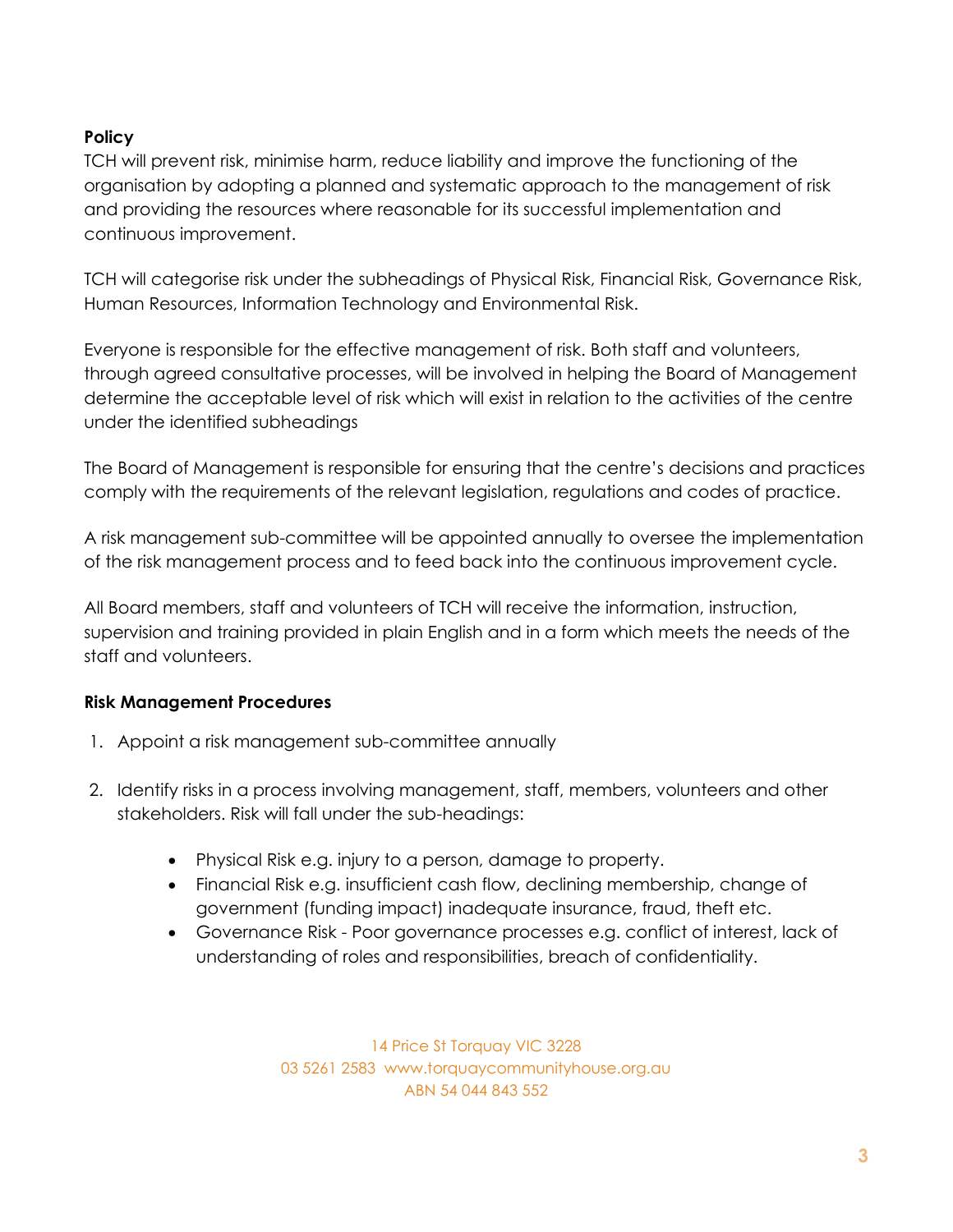- Human Resources employment risks, poor relationship between Board of Management and staff, breach of equal opportunity laws, sick leave, volunteer management, lack of succession planning.
- Information Technology e.g. Data Loss/corruption, breach of intellectual property rights.
- Environmental Risk. e.g. damage to the reputation of the organisation
- 3. Analyse Risks. Estimate the likelihood of the risk occurring and what the consequence of the outcome would be using risk assessment matrix. Enter results into a rating table (see risk assessment matrix document).
- 4. Evaluate Risks. Using risk assessment rating table as a tool, determine whether the level of risk is acceptable to unacceptable. Establish priorities that equate to level of risk (start with a high risk). Determine appropriate action for each identified risk. (Options include eliminating/avoiding risk, Control risk, transfer risk or retaining risk). Complete detailed risk assessment for each risk identified in order of priority – identify strategy to reduce risk, time frame, person responsibility, outcome, on-going evaluation.
- 5. Monitor and Review. Monitor continual assessment of what has been implemented using documented procedures. Review – an annual assessment of the effectiveness and environment. Included in continuous improvement cycle.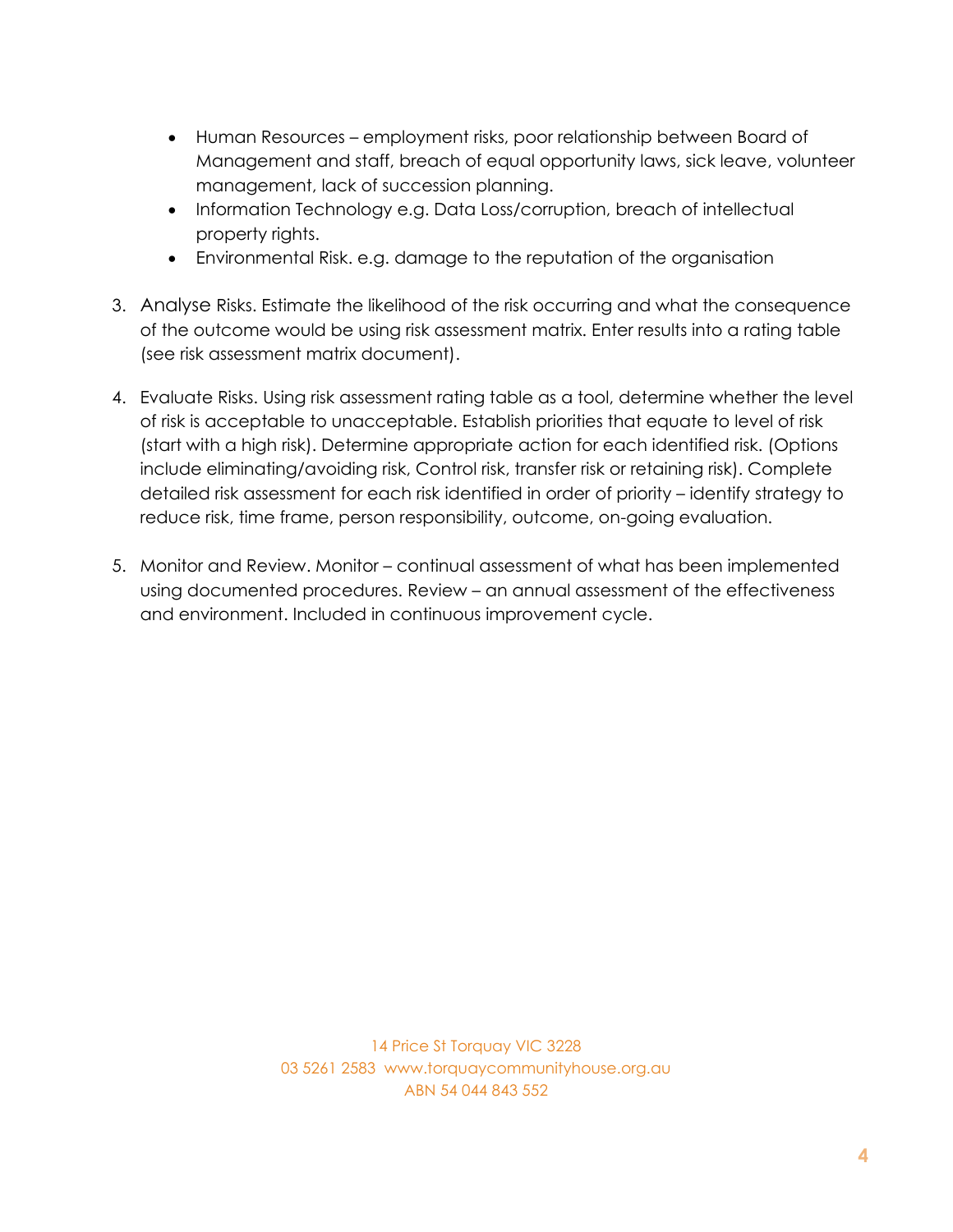# **Risk Assessment Matrix**

#### Probability (Likelihood) Rating

- A Almost certain to occur
- B Likely to occur in most circumstances
- C Possible likelihood that could occur at some time
- D Unlikely to occur
- E Rare May occur in exceptional circumstances

## Consequence Rating

- 1. Trivial no action required.
- 2. Minor no action required but continue to monitor risk may cause minor injury or illness, medium financial loss
- 3. Moderate need to make effort to reduce risk; consider also cost, and cost-effective strategies for reducing risk – may cause injury or illness resulting in loss of work as an example.
- 4. Substantial activity should be ceased until the risk has been reduced, or control measures are in place – may cause severe injury, illness. Major financial loss.
- 5. Extreme prohibit activity may result in death or loss of bodily functions. Huge financial loss.

|             |                           | Likelihood    |                |                     |                  |                         |  |
|-------------|---------------------------|---------------|----------------|---------------------|------------------|-------------------------|--|
|             |                           | Е.<br>Rare    | D.<br>Unlikely | $C_{1}$<br>Possible | B.<br>Likely     | A.<br>Almost<br>certain |  |
| Consequence | 5 <sub>1</sub><br>Extreme | <b>Medium</b> | <b>High</b>    | <b>High</b>         | <b>Very High</b> | <b>Very High</b>        |  |
|             | 4.<br>Major               | Low           | <b>Medium</b>  | <b>High</b>         | <b>High</b>      | <b>Very High</b>        |  |
|             | 3.<br>Moderate            | Low           | <b>Medium</b>  | <b>Medium</b>       | <b>High</b>      | <b>High</b>             |  |
|             | 2.<br><b>Minor</b>        | Low           | Low            | <b>Medium</b>       | <b>Medium</b>    | High                    |  |
|             | 1.<br>Insignificant       | Low           | Low            | Low                 | Low              | <b>Medium</b>           |  |